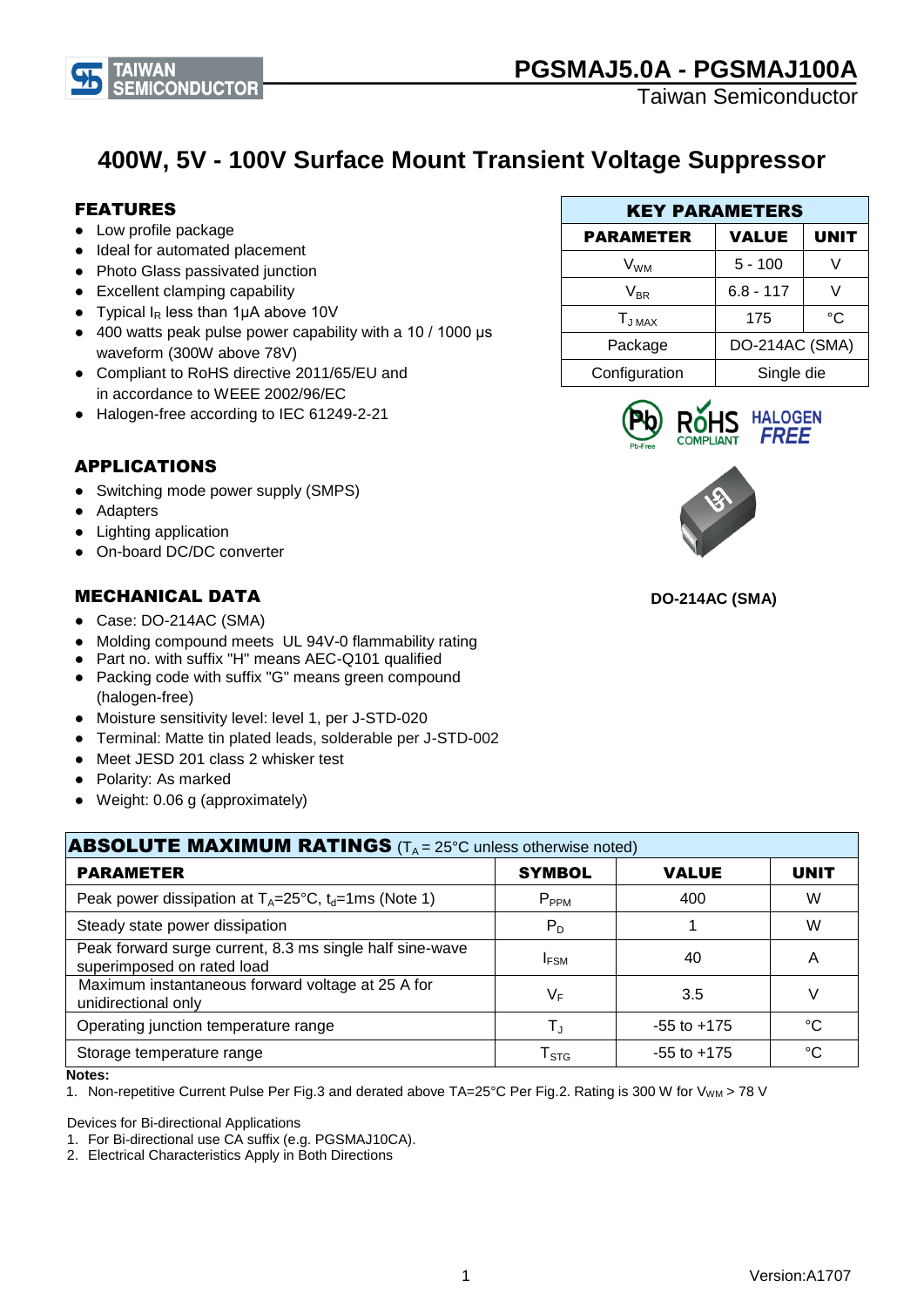

### THERMAL PERFORMANCE

| PARAMETER                                        | <b>SYMBOL</b>                  | LIMIT | <b>UNIT</b> |
|--------------------------------------------------|--------------------------------|-------|-------------|
| Junction-to-lead thermal resistance per diode    | $R_{\Theta JL}$                | 29    | °C/W        |
| Junction-to-ambient thermal resistance per diode | $\mathsf{R}_\mathsf{AJA}$      | 120   | °C/W        |
| Junction-to-case thermal resistance per diode    | $\mathsf{R}_{\Theta\text{JC}}$ | 31    | °C/W        |

**Thermal Performance Note:** Units mounted on recommended PCB (5.0mm x 5.0mm Cu pad test board)

|                    |                        |      |                                                                    |                             |                                                                 | <b>ELECTRICAL SPECIFICATIONS</b> (T <sub>A</sub> = 25°C unless otherwise noted)      |                                                                                       |                                                                                 |
|--------------------|------------------------|------|--------------------------------------------------------------------|-----------------------------|-----------------------------------------------------------------|--------------------------------------------------------------------------------------|---------------------------------------------------------------------------------------|---------------------------------------------------------------------------------|
| <b>Part number</b> | <b>Marking</b><br>code |      | <b>Breakdown</b><br>voltage<br>$V_{BR}$ @ $I_T$<br>(V)<br>(Note 1) | Test current<br>ΙŢ.<br>(mA) | Working<br>stand-off<br>voltage<br><b>V<sub>WM</sub></b><br>(V) | <b>Maximum reverse</b><br>leakage current<br>$I_R @ V_{WM}$<br>$(\mu A)$<br>(Note 1) | Maximum peak<br>impulse current<br>$I_{PPM}(A)$<br>$tp = 10/1000 \text{ }\mu\text{s}$ | <b>Maximum clamping</b><br>voltage<br>$V_{C}$ @ $I_{PPM}$ (V)<br>tp =10/1000 us |
|                    |                        | Min. | Max.                                                               |                             |                                                                 |                                                                                      |                                                                                       |                                                                                 |
| PGSMAJ5.0A         | <b>PAE</b>             | 6.4  | 7.00                                                               | 10                          | 5                                                               | 800                                                                                  | 43.5                                                                                  | 9.2                                                                             |
| PGSMAJ6.0A         | PAG                    | 6.67 | 7.37                                                               | 10                          | 6                                                               | 800                                                                                  | 38.8                                                                                  | 10.3                                                                            |
| PGSMAJ6.5A         | <b>PAK</b>             | 7.22 | 7.98                                                               | 10                          | 6.5                                                             | 500                                                                                  | 35.7                                                                                  | 11.2                                                                            |
| PGSMAJ7.0A         | <b>PAM</b>             | 7.78 | 8.60                                                               | 10                          | $\overline{7}$                                                  | 200                                                                                  | 33.3                                                                                  | 12.0                                                                            |
| PGSMAJ7.5A         | PAP                    | 8.33 | 9.21                                                               | $\mathbf{1}$                | 7.5                                                             | 100                                                                                  | 31.0                                                                                  | 12.9                                                                            |
| PGSMAJ8.0A         | PAR                    | 8.89 | 9.83                                                               | $\mathbf{1}$                | 8                                                               | 50                                                                                   | 29.4                                                                                  | 13.6                                                                            |
| PGSMAJ8.5A         | <b>PAT</b>             | 9.44 | 10.40                                                              | 1                           | 8.5                                                             | 10                                                                                   | 27.8                                                                                  | 14.4                                                                            |
| PGSMAJ9.0A         | <b>PAV</b>             | 10.0 | 11.10                                                              | 1                           | 9                                                               | 5                                                                                    | 26.0                                                                                  | 15.4                                                                            |
| PGSMAJ10A          | <b>PAX</b>             | 11.1 | 12.30                                                              | 1                           | 10                                                              | 5                                                                                    | 23.5                                                                                  | 17.0                                                                            |
| PGSMAJ11A          | PAZ                    | 12.2 | 13.50                                                              | 1                           | 11                                                              | $\overline{1}$                                                                       | 22.0                                                                                  | 18.2                                                                            |
| PGSMAJ12A          | PBE                    | 13.3 | 14.70                                                              | 1                           | 12                                                              | $\mathbf{1}$                                                                         | 20.1                                                                                  | 19.9                                                                            |
| PGSMAJ13A          | <b>PBG</b>             | 14.4 | 15.90                                                              | $\mathbf{1}$                | 13                                                              | $\overline{1}$                                                                       | 18.6                                                                                  | 21.5                                                                            |
| PGSMAJ14A          | <b>PBK</b>             | 15.6 | 17.20                                                              | 1                           | 14                                                              | $\mathbf{1}$                                                                         | 17.2                                                                                  | 23.2                                                                            |
| PGSMAJ15A          | PBM                    | 16.7 | 18.50                                                              | $\mathbf{1}$                | 15                                                              | $\mathbf{1}$                                                                         | 16.4                                                                                  | 24.4                                                                            |
| PGSMAJ16A          | PBP                    | 17.8 | 19.70                                                              | $\mathbf{1}$                | 16                                                              | $\mathbf{1}$                                                                         | 15.4                                                                                  | 26.0                                                                            |
| PGSMAJ17A          | PBR                    | 18.9 | 20.90                                                              | 1                           | 17                                                              | $\mathbf{1}$                                                                         | 14.5                                                                                  | 27.6                                                                            |
| PGSMAJ18A          | PBT                    | 20.0 | 22.10                                                              | $\mathbf{1}$                | 18                                                              | $\mathbf{1}$                                                                         | 13.7                                                                                  | 29.2                                                                            |
| PGSMAJ20A          | <b>PBV</b>             | 22.2 | 24.50                                                              | $\mathbf{1}$                | 20                                                              | $\mathbf{1}$                                                                         | 12.3                                                                                  | 32.4                                                                            |
| PGSMAJ22A          | <b>PBX</b>             | 24.4 | 26.90                                                              | 1                           | 22                                                              | 1                                                                                    | 11.3                                                                                  | 35.5                                                                            |
| PGSMAJ24A          | <b>PBZ</b>             | 26.7 | 29.50                                                              | $\mathbf{1}$                | $\overline{24}$                                                 | 1                                                                                    | 10.3                                                                                  | 38.9                                                                            |
| PGSMAJ26A          | <b>PCE</b>             | 28.9 | 31.90                                                              | 1                           | 26                                                              | 1                                                                                    | 9.5                                                                                   | 42.1                                                                            |
| PGSMAJ28A          | <b>PCG</b>             | 31.1 | 34.40                                                              | 1                           | 28                                                              | $\mathbf{1}$                                                                         | 8.8                                                                                   | 45.4                                                                            |
| PGSMAJ30A          | <b>PCK</b>             | 33.3 | 36.8                                                               | 1                           | 30                                                              | $\mathbf{1}$                                                                         |                                                                                       |                                                                                 |
|                    | <b>PCM</b>             |      |                                                                    |                             |                                                                 |                                                                                      | 8.3                                                                                   | 48.4                                                                            |
| PGSMAJ33A          |                        | 36.7 | 40.6                                                               | $\mathbf{1}$                | 33                                                              | $\mathbf{1}$                                                                         | 7.5                                                                                   | 53.3                                                                            |
| PGSMAJ36A          | <b>PCP</b>             | 40.0 | 44.2                                                               | 1                           | 36                                                              | $\mathbf{1}$                                                                         | 6.9                                                                                   | 58.1                                                                            |
| PGSMAJ40A          | <b>PCR</b>             | 44.4 | 49.1                                                               | $\mathbf{1}$                | 40                                                              | 1                                                                                    | 6.2                                                                                   | 64.5                                                                            |
| PGSMAJ43A          | <b>PCT</b>             | 47.8 | 52.8                                                               | $\mathbf{1}$                | 43                                                              | 1                                                                                    | 5.8                                                                                   | 69.4                                                                            |
| PGSMAJ45A          | <b>PCV</b>             | 50.0 | 55.3                                                               | $\mathbf{1}$                | 45                                                              | 1                                                                                    | 5.5                                                                                   | 72.7                                                                            |
| PGSMAJ48A          | <b>PCX</b>             | 53.3 | 58.9                                                               | $\mathbf{1}$                | 48                                                              | $\mathbf{1}$                                                                         | 5.2                                                                                   | 77.4                                                                            |
| PGSMAJ51A          | PCZ                    | 56.7 | 62.7                                                               | 1                           | 51                                                              | $\mathbf{1}$                                                                         | 4.9                                                                                   | 82.4                                                                            |
| PGSMAJ54A          | PRE                    | 60.0 | 66.3                                                               | 1                           | 54                                                              | $\mathbf{1}$                                                                         | 4.6                                                                                   | 87.1                                                                            |
| PGSMAJ58A          | PRG                    | 64.4 | 71.2                                                               | 1                           | $\overline{58}$                                                 | $\mathbf{1}$                                                                         | 4.3                                                                                   | 93.6                                                                            |
| PGSMAJ60A          | <b>PRK</b>             | 66.7 | 73.7                                                               | 1                           | 60                                                              | $\mathbf{1}$                                                                         | 4.1                                                                                   | 96.8                                                                            |
| PGSMAJ64A          | <b>PRM</b>             | 71.1 | 78.6                                                               | 1                           | 64                                                              | $\mathbf{1}$                                                                         | 3.9                                                                                   | 103                                                                             |
| PGSMAJ70A          | PRP                    | 77.8 | 86                                                                 | 1                           | 70                                                              | $\mathbf{1}$                                                                         | 3.5                                                                                   | 113                                                                             |
| PGSMAJ75A          | <b>PRR</b>             | 83.3 | 92.1                                                               | 1                           | $\overline{75}$                                                 | $\mathbf{1}$                                                                         | 3.3                                                                                   | 121                                                                             |
| PGSMAJ78A          | PRT                    | 86.7 | 95.8                                                               | $\mathbf{1}$                | 78                                                              | $\mathbf{1}$                                                                         | 3.2                                                                                   | 126                                                                             |
| PGSMAJ85A          | PRV                    | 94.4 | 104                                                                | 1                           | 85                                                              | 1                                                                                    | 2.2                                                                                   | 137                                                                             |
| PGSMAJ90A          | <b>PRX</b>             | 100  | 111                                                                | 1                           | $\overline{90}$                                                 | $\overline{1}$                                                                       | 2.1                                                                                   | 146                                                                             |
| PGSMAJ100A         | <b>PRZ</b>             | 111  | 123                                                                | 1                           | 100                                                             | 1                                                                                    | 1.9                                                                                   | 162                                                                             |

**Notes:**

1. Non-repetitive current pulse, per Fig. 3 and derated above TA=25°C per Fig. 2

- 2. Mounted on 5 x 5mm copper pads to each terminal
- 3. Lead temperature at  $T_L = 75^{\circ}C$
- 4. Measure on 8.3ms single half sine-wave duty cycle=4 pulses per minutes maximum
- 5. Peak pulse power waveform is 10/1000 μs
- 6. For Bi-directional devices having  $V_R$  of 10 volts and under, the  $I_R$  limit is double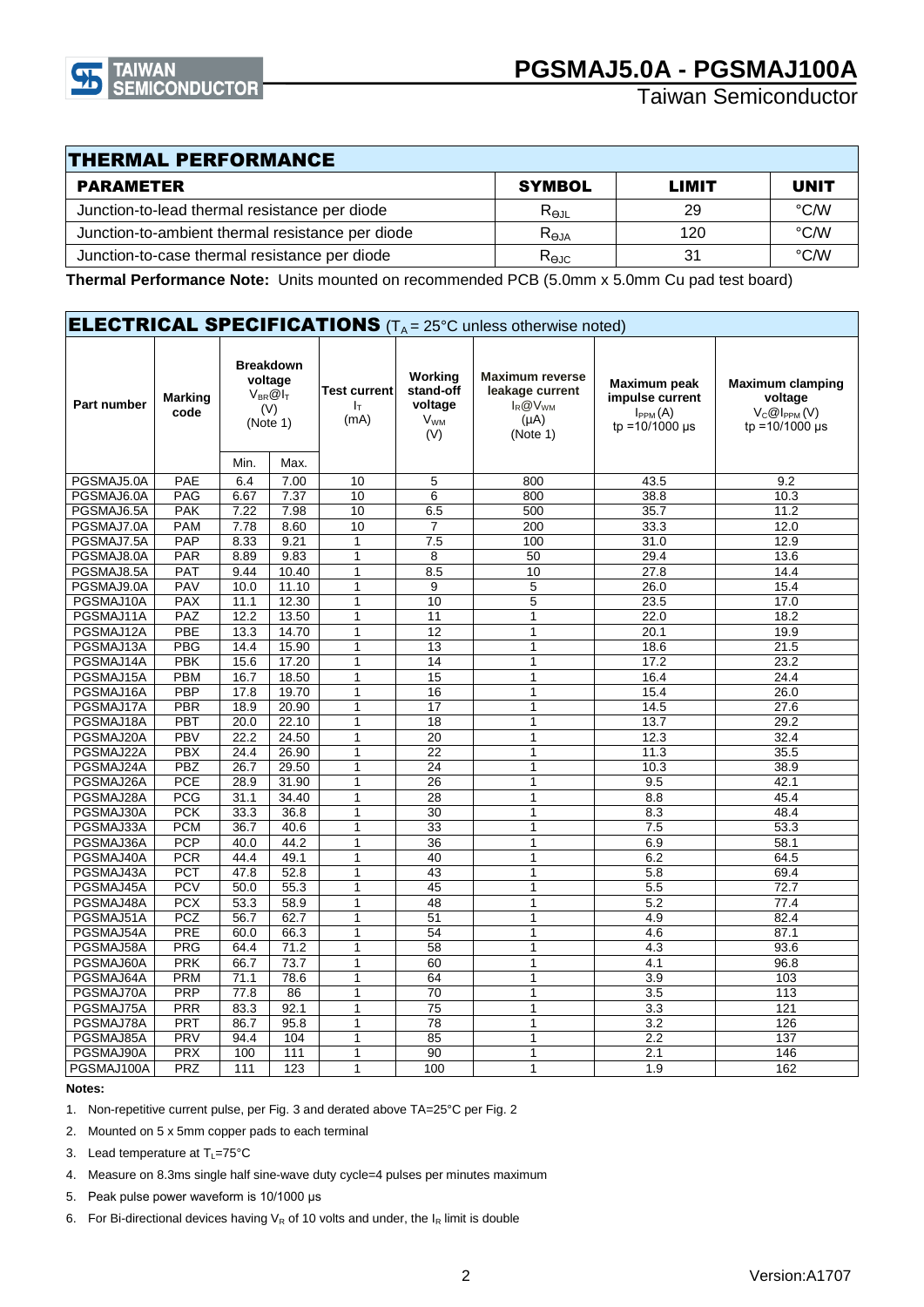

| <b>ORDERING INFORMATION</b>        |                              |                               |                                      |                        |                           |
|------------------------------------|------------------------------|-------------------------------|--------------------------------------|------------------------|---------------------------|
| <b>PART NO.</b>                    | <b>PART NO.</b><br>SUFFIX(*) | <b>PACKING</b><br><b>CODE</b> | <b>PACKING CODE</b><br><b>SUFFIX</b> | <b>PACKAGE</b>         | <b>PACKING</b>            |
|                                    |                              | R3                            |                                      | <b>SMA</b>             | 1,800 / $7"$ Plastic reel |
| <b>PGSMAJXXXX</b><br>Н<br>(Note 1) | R <sub>2</sub>               |                               | <b>SMA</b>                           | 7,500 / 13" Paper reel |                           |
|                                    |                              | M2                            | G                                    | <b>SMA</b>             | 7,500 / 13" Plastic reel  |
|                                    |                              | F <sub>3</sub>                |                                      | <b>Folded SMA</b>      | 1,800 / 7" Plastic reel   |
|                                    | F <sub>2</sub>               |                               | <b>Folded SMA</b>                    | 7,500 / 13" Paper reel |                           |
|                                    |                              | F <sub>4</sub>                |                                      | <b>Folded SMA</b>      | 7,500 / 13" Plastic reel  |
|                                    |                              | E <sub>3</sub>                |                                      | Clip SMA               | 1,800 / 7" Plastic reel   |
|                                    |                              | E <sub>2</sub>                |                                      | Clip SMA               | 7,500 / 13" Plastic reel  |

#### **Note :**

1. "xxxx" defines voltage from 5.0V (PGSMAJ5.0A) to 100V (PGSMAJ100A)

\*: Optional available.

| <b>EXAMPLE</b>     |                 |                                  |                               |                                      |                                      |
|--------------------|-----------------|----------------------------------|-------------------------------|--------------------------------------|--------------------------------------|
| <b>EXAMPLE P/N</b> | <b>PART NO.</b> | <b>PART NO.</b><br><b>SUFFIX</b> | <b>PACKING</b><br><b>CODE</b> | <b>PACKING CODE</b><br><b>SUFFIX</b> | <b>DESCRIPTION</b>                   |
| PGSMAJ26AHR3G      | PGSMAJ26A       | н                                | R3                            | G                                    | AEC-Q101 qualified<br>Green compound |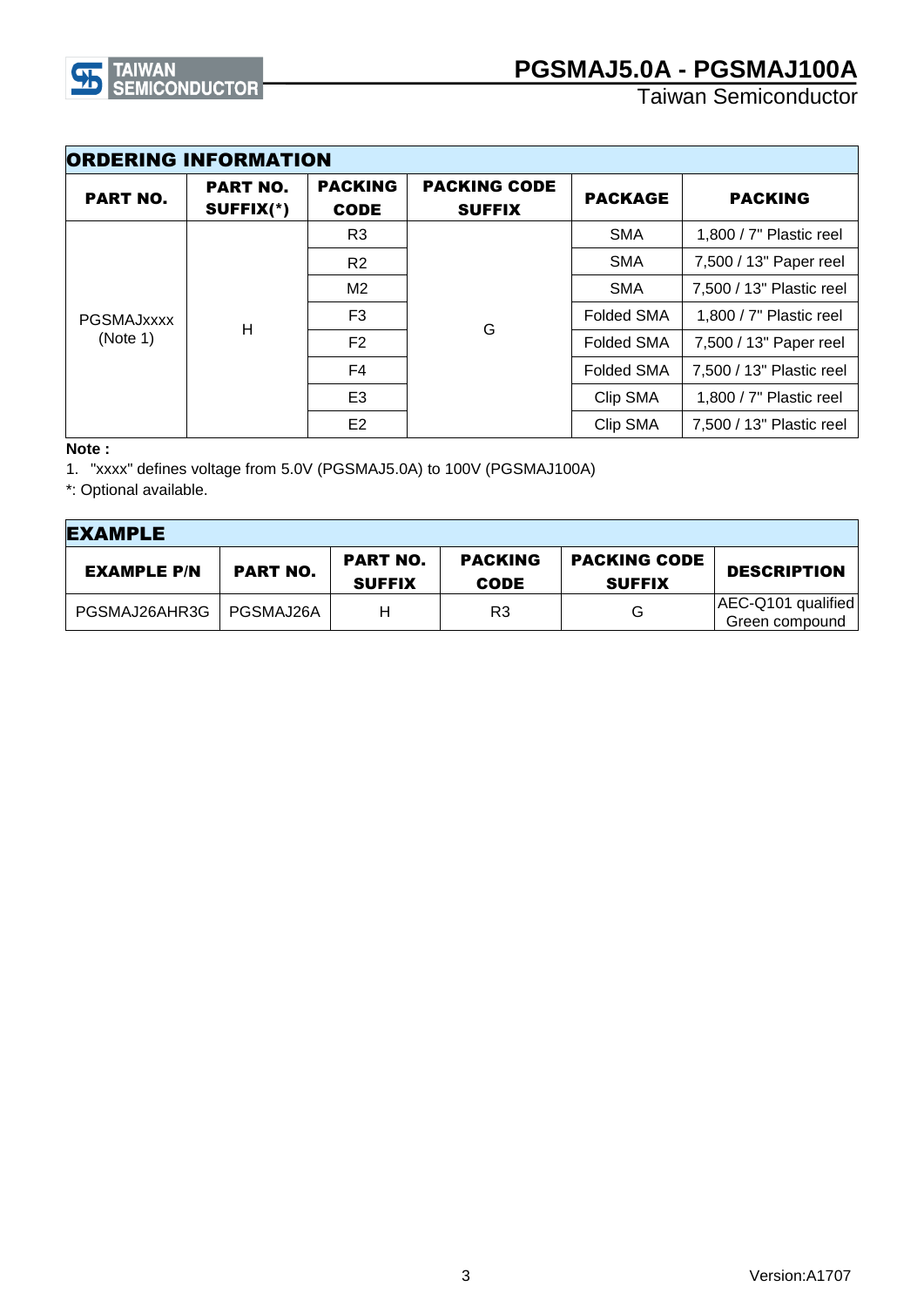

### CHARACTERISTICS CURVES

 $(T_A = 25^{\circ}C$  unless otherwise noted)







0 25 50 75 100 0 25 50 75 100 125 150 175 PEAK PULSE POWER (PPPM) OR CURRENT(IPP) DERATING IN PERCENTAGE (%)

 ${\sf T}_{\sf J}$  - INITIAL JUNCTION TEMPERATURE (°C)



 **Fig.2 Pulse Derating Curve**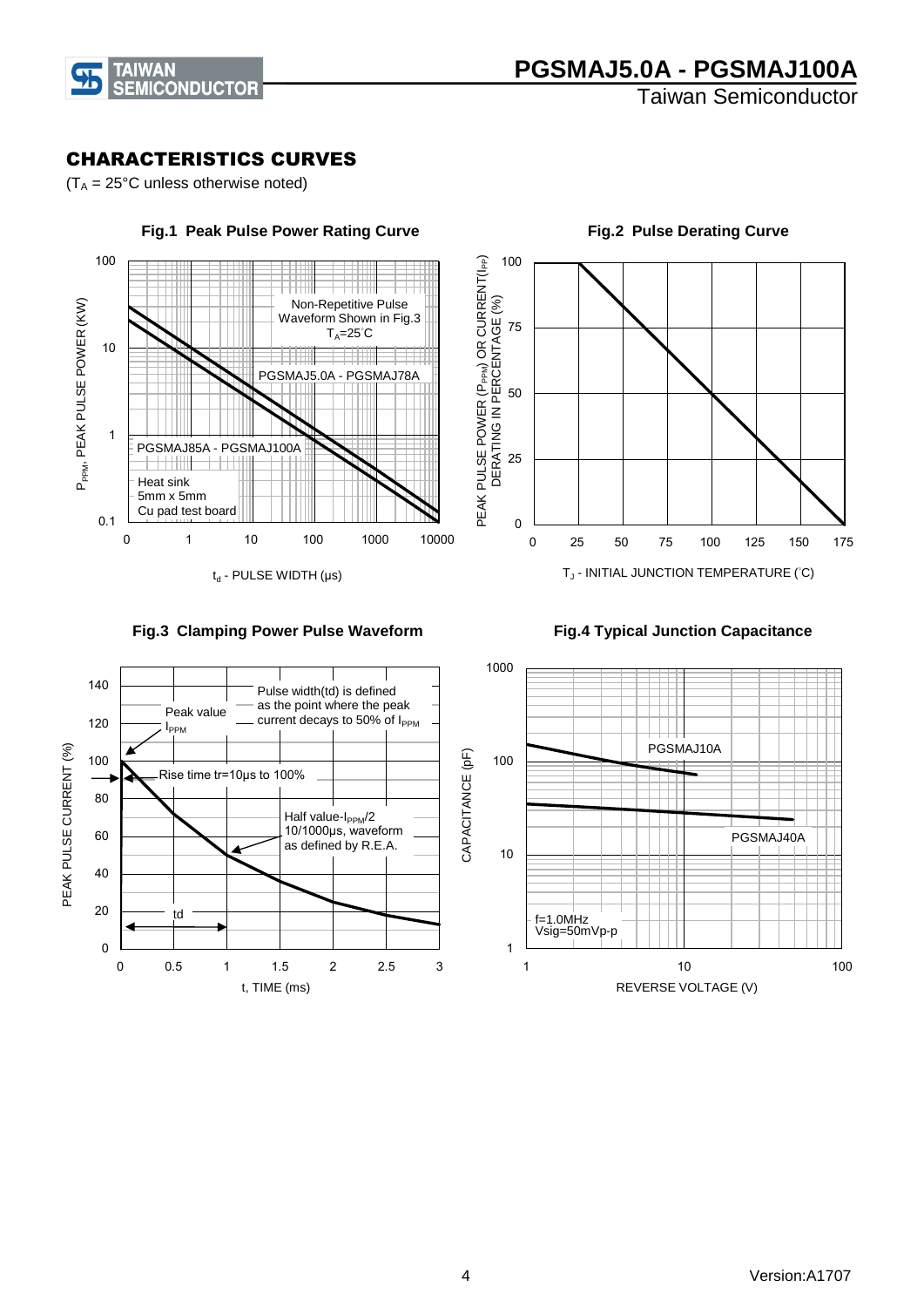

## **PGSMAJ5.0A - PGSMAJ100A**

Taiwan Semiconductor

### PACKAGE OUTLINE DIMENSIONS

### **DO-214AC (SMA)**





| <b>DIM</b> | Unit (mm) |      |       | Unit (inch) |
|------------|-----------|------|-------|-------------|
|            | Min       | Max  | Min   | Max         |
| A          | 1.27      | 1.58 | 0.050 | 0.062       |
| в          | 4.06      | 4.60 | 0.160 | 0.181       |
| C          | 2.29      | 2.83 | 0.090 | 0.111       |
| D          | 1.99      | 2.50 | 0.078 | 0.098       |
| Е          | 0.90      | 1.41 | 0.035 | 0.056       |
| F          | 4.95      | 5.33 | 0.195 | 0.210       |
| G          | 0.10      | 0.20 | 0.004 | 0.008       |
| н          | 0.15      | 0.31 | 0.006 | 0.012       |

### SUGGESTED PAD LAYOUT



| <b>Symbol</b> | Unit (mm) | Unit (inch) |
|---------------|-----------|-------------|
|               | 1.68      | 0.066       |
| R             | 1.52      | 0.060       |
| C             | 3.93      | 0.155       |
|               | 2.41      | 0.095       |
| F             | 5.45      | 0.215       |

#### MARKING DIAGRAM



| P/N       | = Marking Code   |
|-----------|------------------|
| G         | = Green Compound |
| <b>YW</b> | = Date Code      |
| E         | = Factory Code   |